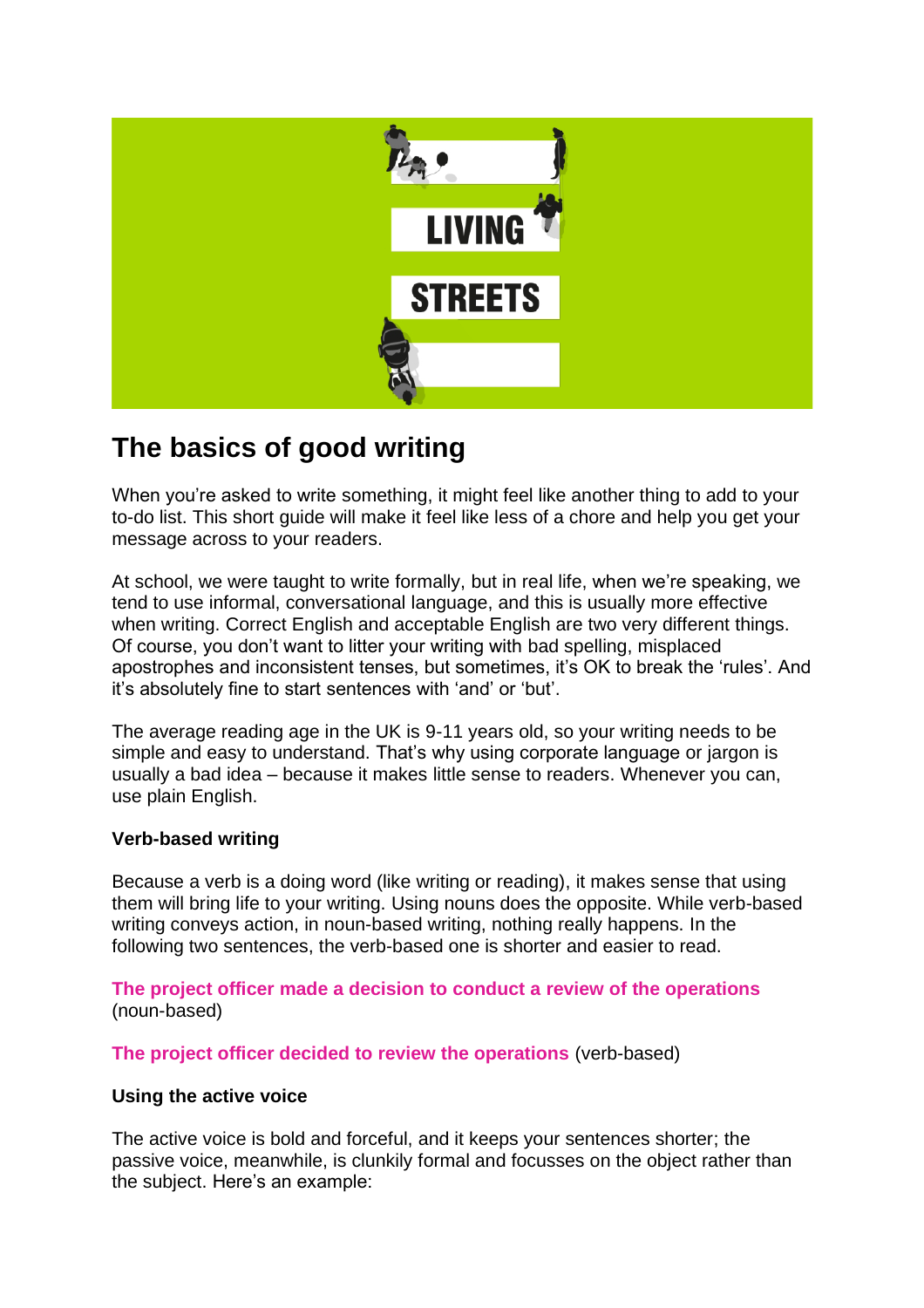### Passive: **A great time was had by all**

#### Active: **We all had a great time**

If you need to tell the difference between the two voices, remember this: the active version focuses on people doing things, while the passive version looks at things being done by people.

#### **How to write shorter sentences**

To make things easier for our readers, we need to keep our sentences short and simple. There are a couple of ways to make your sentences shorter.

1. Split long sentences into two.

Look at this *very* long sentence:

**The government can now better understand the potential location and impact of where the biggest earthquake will occur within a 1.5 million square kilometre area and is using the information to assess and prioritise seismic upgrades at its facilities. [39 words]**

A strategically placed full stop turns it into two shorter sentences.

**The government can now better understand the potential location and impact of where the biggest earthquake will occur within a 1.5 million square kilometre area. [25 words] It is using the information to assess and prioritise seismic upgrades at its facilities. [14 words]**

2. Don't overwrite

Removing redundant words can make your sentences much shorter; for example, 'during the course of' can become 'during'. Which of these two sentences sounds better to you?

#### **We need to promote utilisation of the new website**

#### **We need people to use the new website**

#### **Other key pointers for good writing**

- Use a strong call to action. You need to tell the reader what you want him or her to do, whether that's taking part in a survey or simply clicking a hyperlink.
- Be personal and don't use stilted formal language. When you sound like a human, people generally respond to you.
- Plan your writing with structure. Your sentences and paragraphs guide the reader through your text so always lead with your strongest point. Put the most important details up front: the what, where, when, who, why.